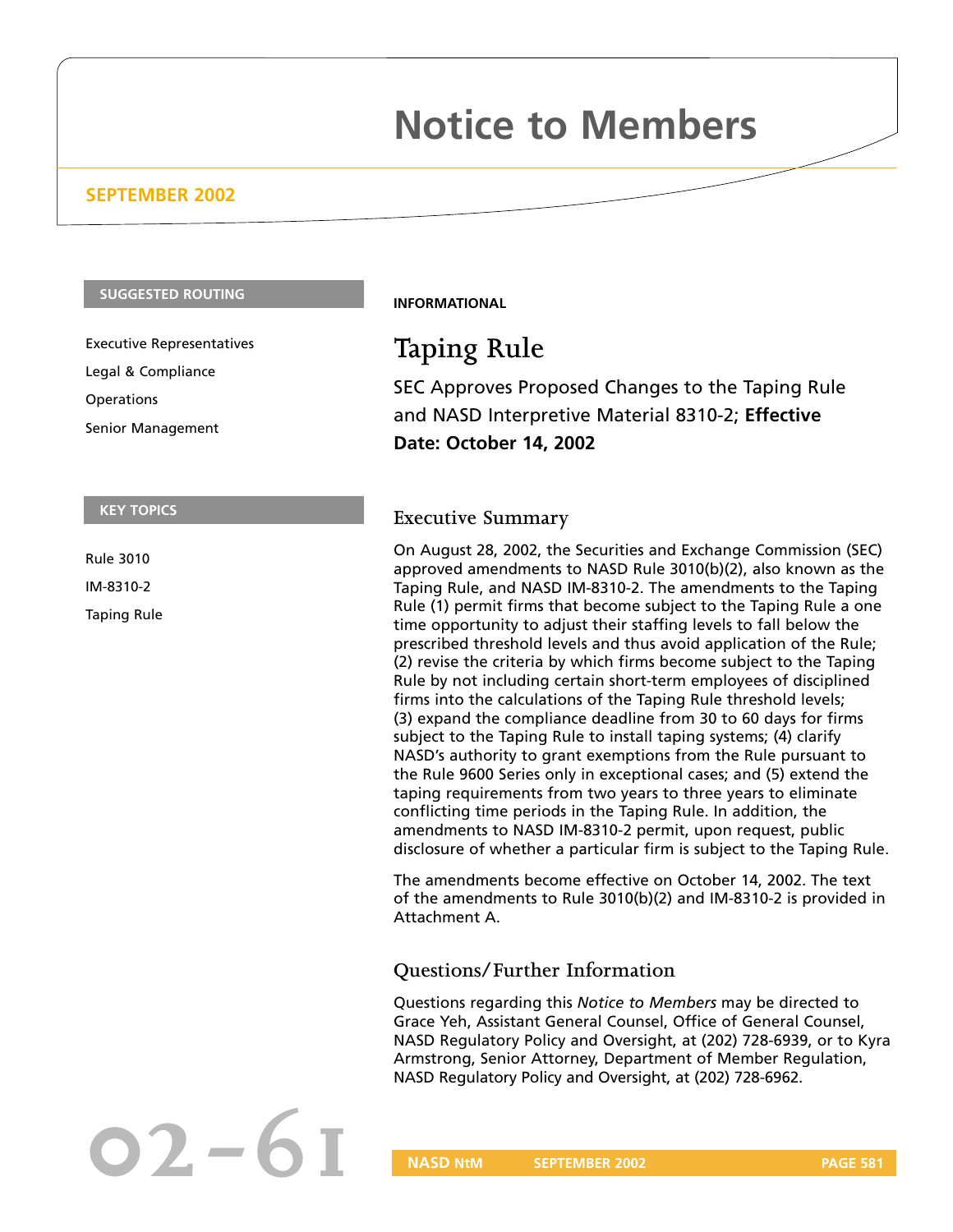### **Discussion**

The Taping Rule, which was adopted in 1998, is designed to ensure that members with a large number of registered persons from firms that have been expelled from membership or have had their registration revoked for sales practice violations (Disciplined Firms) have proper supervisory procedures over telemarketing activities to prevent fraudulent and improper sales practices or other customer harm. Under the Rule, firms that hire a significant number of employees from Disciplined Firms must establish, maintain, and enforce special written procedures for supervising the telemarketing activities of all their registered persons. In addition, such firms are required to install taping systems to record all telephone conversations between all of their registered persons and both existing and potential customers, review the tape recordings, and file quarterly reports with NASD.

Generally, the amendments refine the application of the Taping Rule and provide additional flexibility to assist member firms in meeting their compliance obligations under the Rule.

#### *1. Establishment of a 30-Day Staff Adjustment Period*

The amendments provide all firms that, on or after October 14, 2002, trigger application of the Taping Rule (for the first time) a one-time opportunity to obtain relief from the Taping Rule requirements by adjusting their staffing levels.<sup>1</sup> In particular, the amendments permit firms, within 30 days after receiving the notice that they are subject to the Taping Rule or obtaining actual knowledge that they are subject to the Rule (and have promptly notified the Department of Member Regulation that

they are subject to the Rule), to reduce their staffing levels to fall below the threshold levels set forth in the Taping Rule and thus avoid application of the Taping Rule.<sup>2</sup> Firms will not be permitted to hire additional registered representatives to fall below the stated thresholds but rather will be required to reduce their number of registered representatives from Disciplined Firms. Once a firm has made the reductions, the firm will not be permitted to rehire the terminated individuals for a period of at least 180 days. Firms may elect, but are not required, to make reductions to their staffing levels. If a firm chooses not to make the adjustment, then it will be required to comply with the Taping Rule requirements.

A firm is permitted to adjust its staffing levels only when it becomes subject to the Taping Rule for the first time. If the firm re-triggers the Taping Rule at any point in the future, then the firm automatically will become subject to its provisions. While the amendments allow a new entity resulting from a restructuring (by a merger, acquisition, or otherwise) to make a staff adjustment to avoid application of the Taping Rule even if one of the participating members in the restructuring had previously adjusted its staff level pursuant to the amendments, this will not be the case for an entity that was restructured in an effort to avoid compliance with the Rule.

*2. Revision of the Criteria by Which Firms Become Subject to the Taping Rule*

The amendments revise the criteria for determining whether a firm is subject to the Taping Rule by excluding from the firm's calculations registered persons who were associated with a Disciplined Firm for only a short period of time.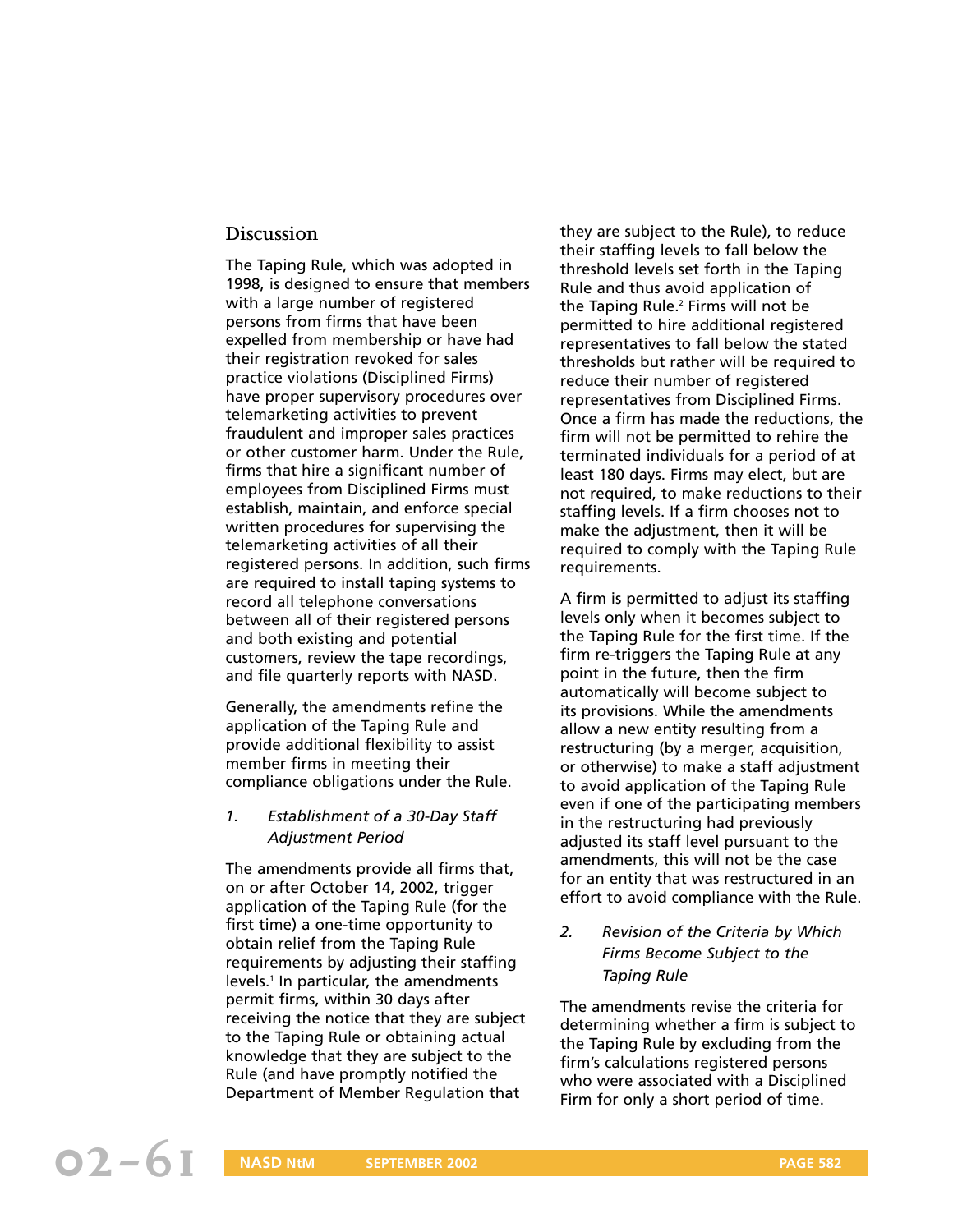Specifically, in calculating whether firms exceed the Taping Rule thresholds set forth in the Rule, registered persons who were registered with one or more Disciplined Firms for 90 days or less within the last three years and who have no disciplinary history by a finding of a violation of the provisions set forth in IM-1011-1, while still included in the total number of registered persons at a firm, may be excluded from the number of registered persons at the firm from Disciplined Firms. The amendments recognize that persons registered with Disciplined Firms for a short period of time (*i.e.*, an aggregate total of 90 days or less) are less likely to have acquired the "bad habits" from the Disciplined Firms that the Taping Rule seeks to redress.

In addition, the amendments clarify that the calculation of registered representatives from Disciplined Firms includes independent contractors previously registered with a Disciplined Firm.

*3. Expansion of the Compliance Deadline from 30 to 60 Days*

The amendments extend the period for firms to implement the special supervisory procedures, including the installation of taping systems from 30 days to 60 days of receiving notice from NASD (or obtaining actual knowledge) that they are subject to the Taping Rule. Based on NASD's experience, 60 days should provide adequate time for firms to install the taping systems and would alleviate the need for firms to request extensions of time. NASD notes that generally, an acceptable taping system would not include one where a firm's associated persons whose communications with customers are

required to be taped have control over the operation of, or the tape recordings produced from, the taping system.

#### *4. Clarification of the Exemptive Relief Authority*

The amendments clarify that NASD may grant exemptions from the Taping Rule in "exceptional circumstances" only. In reviewing exemptive requests, NASD generally has established high standards and required a firm to establish that it has alternative procedures to assure supervision at a level functionally equivalent to a taping system.

*5. Increase Duration of the Special Supervisory Requirements*

The amendments extend the time period for which firms must maintain taping systems from two years to three years. The period for which firms are required to maintain the taping system begins from the date that the member establishes its special supervisory procedures and implements the taping system. The amendments further clarify that a firm is required to both establish and implement the taping system within 60 days of receiving notice from NASD or obtaining actual knowledge that it is subject to the Taping Rule.

#### **Publication of the Identity of Firms Subject to the Taping Rule**

The amendments allow investors and the general public to ascertain, upon request, whether an identified firm is subject to the Taping Rule. Inquiries about whether a particular firm is subject to the Taping Rule may be made through the Public Disclosure Program's toll-free telephone listing.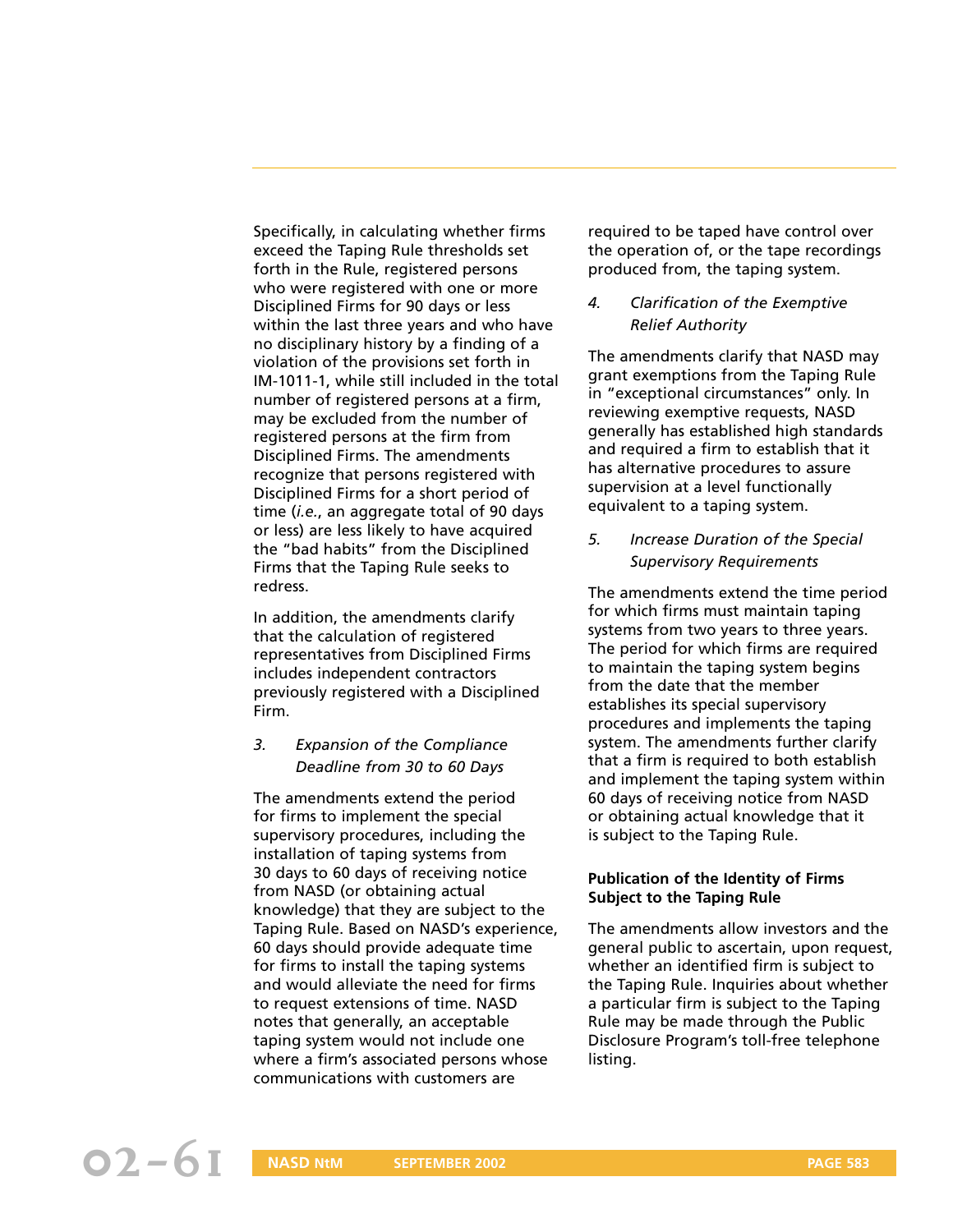# **Endnotes**

- 1 Firms that, as of October 14, 2002, have a pending exemption request from the Taping Rule requirements, based on the firm's first-time triggering of the Rule, (or related appeal before the (National Adjudicatory Council) (NAC)), or for which the time period in which to seek an applicable exemption (or related appeal to the NAC) has not yet expired, may elect to comply with the Taping Rule as modified by the amendments in lieu of complying with the current requirements under the Rule.
- 2 Firms that reduce their staffing levels pursuant to the amendments may consider reporting the termination as a voluntary termination on the Form U-5.
- © 2002. NASD. All rights reserved. *Notices to Members* attempt to present information to readers in a format that is easily understandable. However, please be aware that, in case of any misunderstanding, the rule language prevails.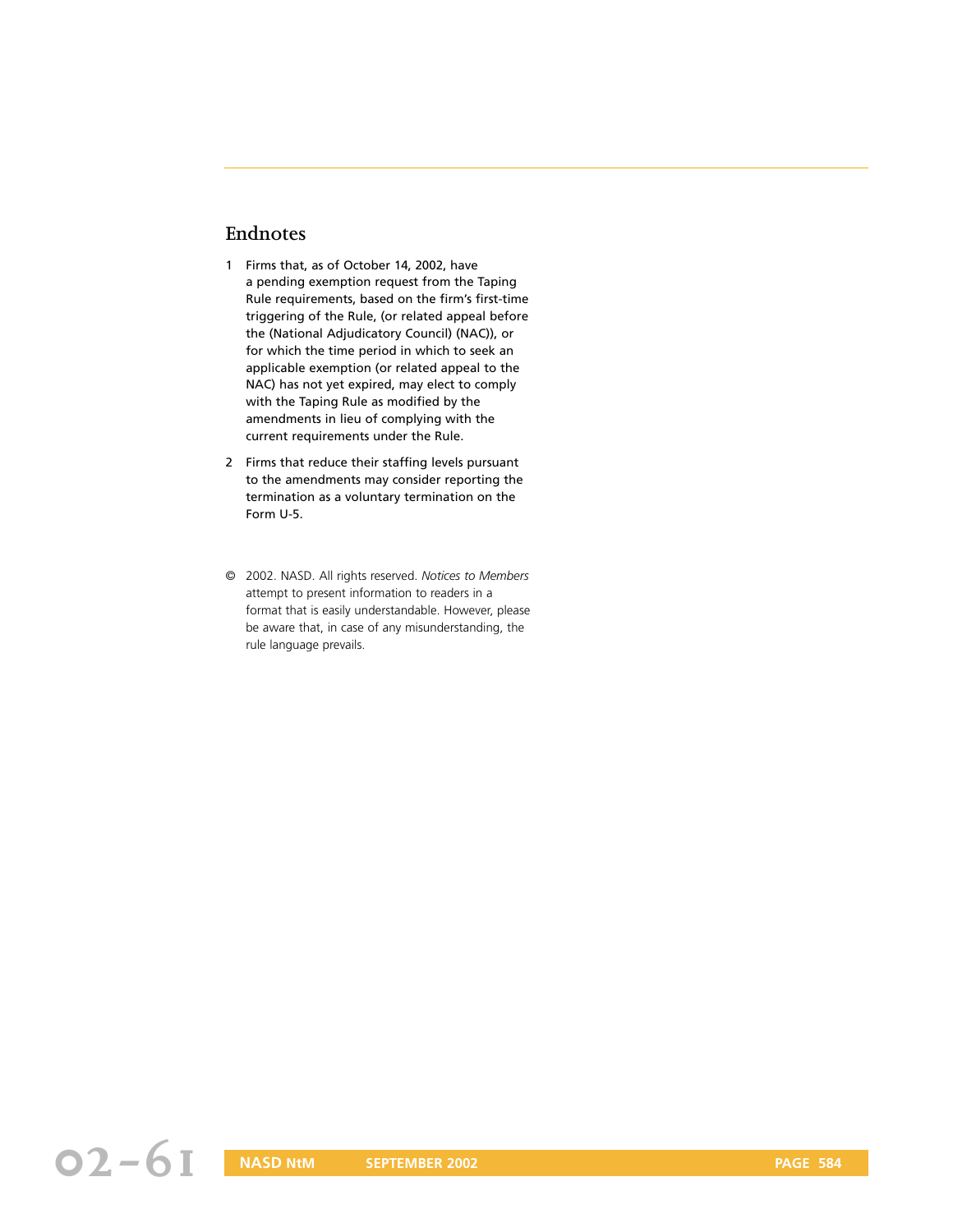# **ATTACHMENT A**

New language is underlined; deletions are in brackets.

#### **3010. Supervision**

- (a) No Change.
- (b) Written Procedures
	- (1) No Change.
	- (2) Tape recording of conversations

(A) [(i)] Each member that either is notified by NASD Regulation or otherwise has actual knowledge that it meets one of the criteria in paragraph  $(b)(2)(H)[(viii)]$  relating to the employment history of its registered persons at a Disciplined Firm as defined in paragraph  $(b)(2)(1)(x)$  shall establish, maintain, and enforce special written procedures for supervising the telemarketing activities of all of its registered persons.

(B)[(ii)] The member must establish and implement the supervisory procedures required by this paragraph within [30] 60 days of receiving notice from NASD Regulation or obtaining actual knowledge that it is subject to the provisions of this paragraph.

A member that meets one of the criteria in paragraph (b)(2)(H) for the first time may reduce its staffing levels to fall below the threshold levels within 30 days after receiving notice from NASD Regulation pursuant to the provisions of paragraph (b)(2)(A) or obtaining actual knowledge that it is subject to the provisions of the paragraph, provided the firm promptly notifies the Department of Member Regulation, NASD Regulation, in writing of its becoming subject to the Rule. Once the member has reduced its staffing levels to fall below the threshold levels, it shall not rehire a person terminated to accomplish the staff reduction for a period of 180 days. On or prior to reducing staffing levels pursuant to this paragraph, a member must provide the Department of Member Regulation, NASD Regulation with written notice, identifying the terminated person(s).

(C) [(iii)] The procedures required by this paragraph shall include tape-recording all telephone conversations between the member's registered persons and both existing and potential customers.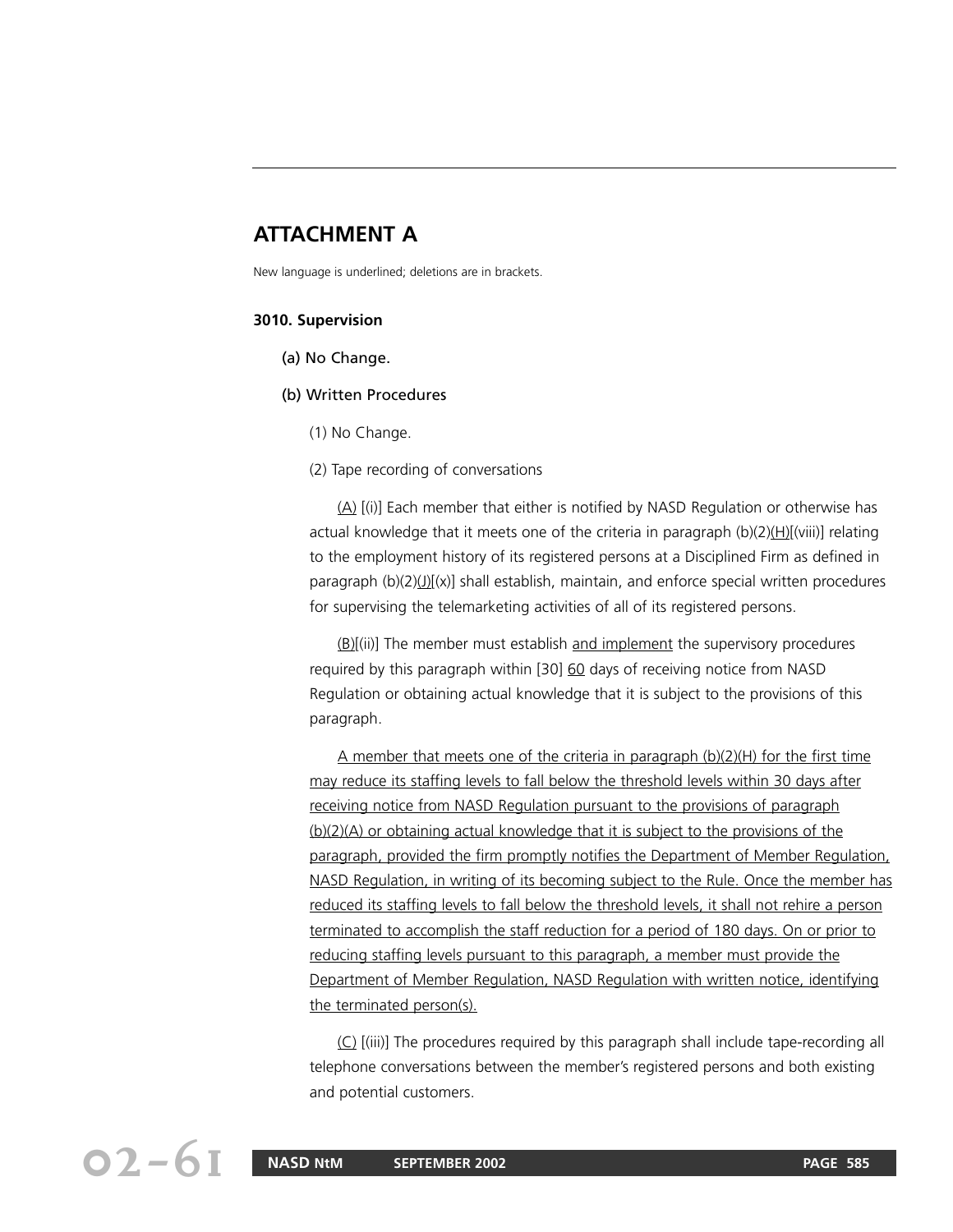(D) [(iv)] The member shall establish reasonable procedures for reviewing the tape recordings made pursuant to the requirements of this paragraph to ensure compliance with applicable securities laws and regulations and applicable rules of [this] the Association. The procedures must be appropriate for the member's business, size, structure, and customers.

 $(E)$   $[V]$  All tape recordings made pursuant to the requirements of this paragraph shall be retained for a period of not less than three years from the date the tape was created, the first two years in an easily accessible place. Each member shall catalog the retained tapes by registered person and date.

 $(E)$  [(vi)] Such procedures shall be maintained for a period of [two] three years from the date that the member establishes and implements the procedures required by the provisions of this paragraph.

(G) [(vii)] By the 30th day of the month following the end of each calendar quarter, each member firm subject to the requirements of this paragraph shall submit to the Association a report on the member's supervision of the telemarketing activities of its registered persons.

 $(H)$  [(viii)] The following members shall be required to adopt special supervisory procedures over the telemarketing activities of their registered persons:

• A firm with at least five but fewer than ten registered persons, where 40% or more of its registered persons have been [employed by] associated with one or more Disciplined Firms in a registered capacity within the last three years;

• A firm with at least ten but fewer than twenty registered persons, where four or more of its registered persons have been [employed by] associated with one or more Disciplined Firms in a registered capacity within the last three years;

• A firm with at least twenty registered persons, where 20% or more of its registered persons have been [employed by] associated with one or more Disciplined Firms in a registered capacity within the last three years.

For purposes of the calculations required in subparagraph (H), firms should not include registered persons who:

(1) have been registered for an aggregate total of 90 days or less with one or more Disciplined Firms within the past three years; and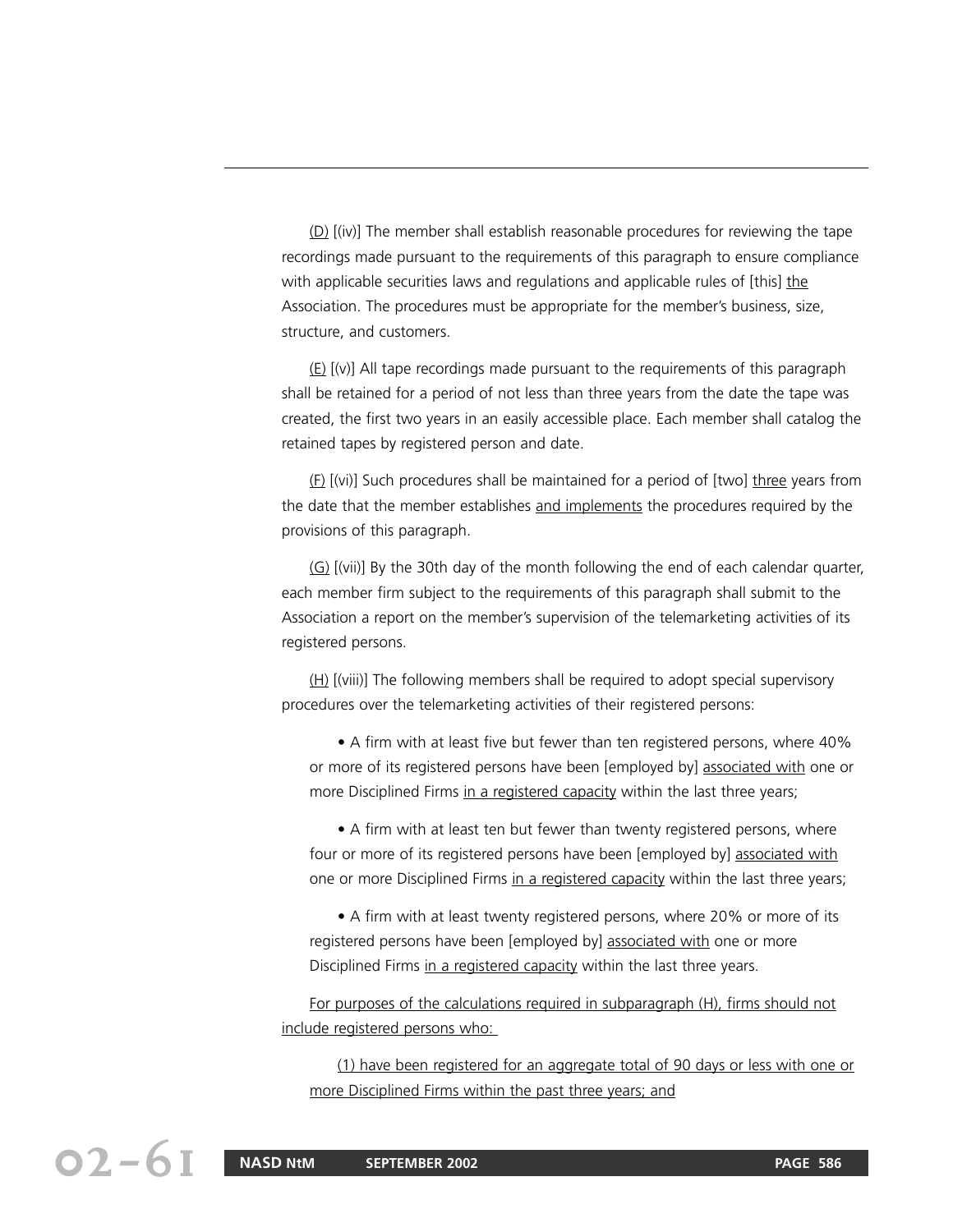#### (2) do not have a disciplinary history.

(I)[(ix)] For purposes of this Rule, the term "registered person" means any person registered with the Association as a representative, principal, or assistant representative pursuant to the Rule 1020, 1030, 1040, and 1110 Series or pursuant to Municipal Securities Rulemaking Board ("MSRB") Rule G-3.

 $J(x)[(x)]$  For purposes of this Rule, the term "disciplined firm" means a member that, in connection with sales practices involving the offer, purchase, or sale of any security, has been expelled from membership or participation in any securities industry selfregulatory organization or is subject to an order of the Securities and Exchange Commission revoking its registration as a broker/dealer.

(K)[(xi)] For purposes of this Rule, the term "disciplinary history" means a finding of a violation by a registered person in the past five years by the Securities and Exchange Commission, a self-regulatory organization, or a foreign financial regulatory authority of one or more of the provisions (or comparable foreign provision) listed in IM-1011-1 or rules or regulations thereunder.

(L) Pursuant to the Rule 9600 Series, the Association may in exceptional circumstances, taking into consideration all relevant factors, exempt any member unconditionally or on specified terms and conditions from the requirements of this paragraph [upon a satisfactory showing that the member's supervisory procedures ensure compliance with applicable securities laws and regulations and applicable rules of the Association].

#### IM-8310-2. Release of Disciplinary [Information] and Other Information Through the Public Disclosure Program

\* \* \*

(a) In response to a written inquiry, electronic inquiry, or telephonic inquiry via a toll-free telephone listing, the Association shall release certain information contained in the Central Registration Depository regarding a current or former member, an associated person, or a person who was associated with a member within the preceding two years, through the Public Disclosure Program. Such information shall include:

(1) the person's employment history and other business experience required to be reported on Form U-4;